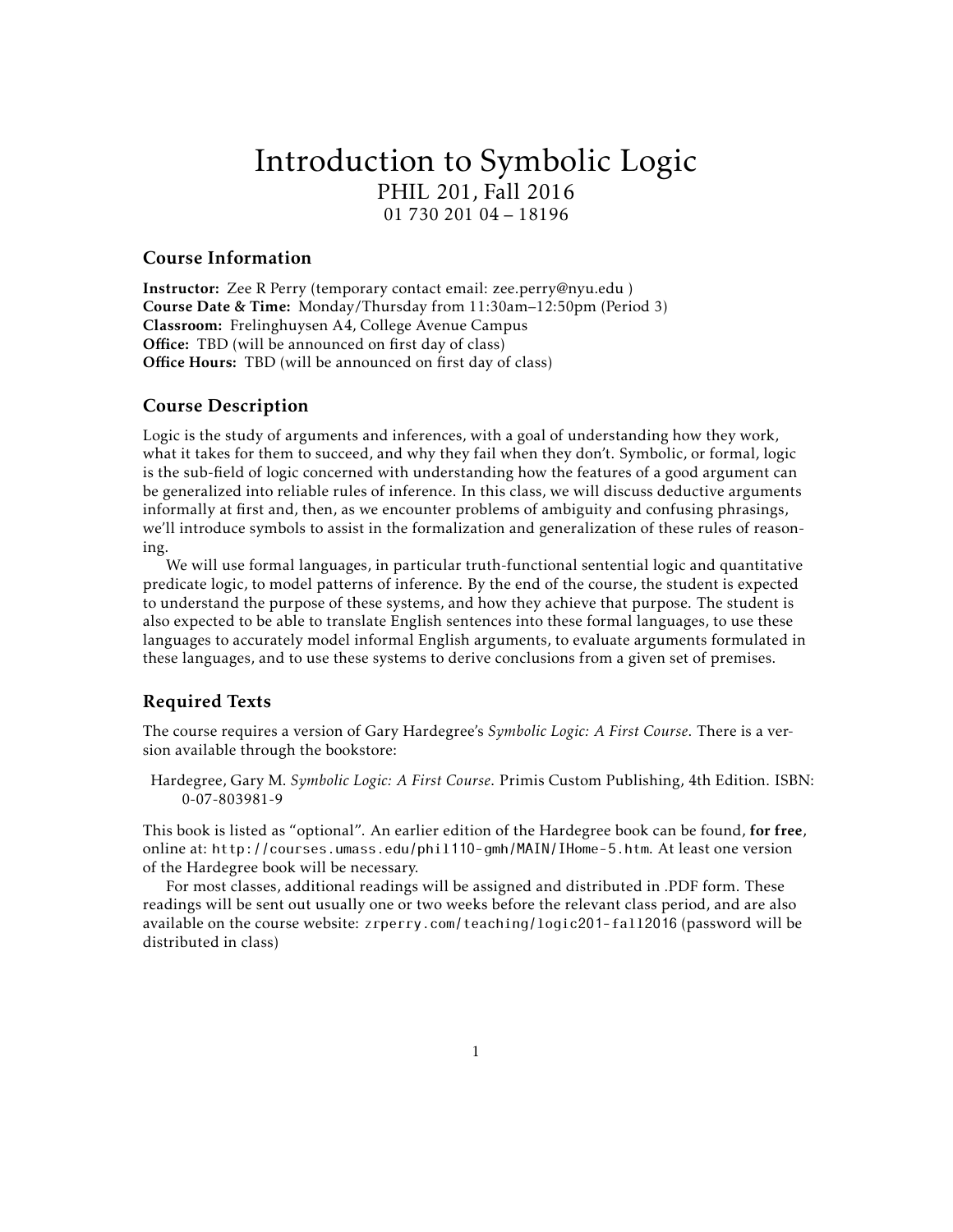## Coursework

- Homeworks (25%): Homework will be assigned weekly. Your work will be prepared for anonymous review (with students pre-assigned random numbers/code-names), homeworks will be exchanged with other students and then graded/marked in class.
- Three In-Class Exams (40%): There are six in-class exams, three of which (Exams 2, 4, and 6) are make-up exams that cover similar material and contain similar questions to a previous exam. Besides serving as make-up exams, these additional exams can be used to improve your grade. That is, you are free to take the make-up exams even if you didn't miss the original. If you take both an exam and its make-up, only the higher of the two scores will count towards your final grade (A missed exam counts as a zero).
- Final Exam (25%): The final exam for the course will be cumulative, but with a focus on more recent material (specifically derivations in predicate logic).
- Participation and Quizzes (10%): Participation is calculated as a combination of attendance (which is mandatory and will be counted), asking and answering questions in class (either in class, during office-hours, or via email), and on a few small, unannounced, in-class quizzes.

Regular class attendance, and completing the regular homeworks, are both essential to doing well in this course. Students are expected to attend all classes; if you anticipate missing a class, please use the universitys absence reporting website https://sims.rutgers.edu/ssra/ to report the date and reason for your absence. An email is automatically sent to me.

## Core Curriculum Learning Goal:

This course meets learning goal 'QR': "Apply effective and efficient mathematical or other formal processes to reason and to solve problems." Assessment will be by an SAS generic rubric embedded in the evaluation criteria laid out in this syllabus.

## Schedule of Classes

(note: Chapter listings are approximate, due to differences between the Hardegree editions. Specific reading assignments will be distributed at least two weeks before the relevant class period.)

| Week 1 (Sept 8)                                                | What is Logic? Understanding Arguments           |
|----------------------------------------------------------------|--------------------------------------------------|
| <b>Week 2</b> (Sept $12-15$ )<br>Hardegree Chapter 1, 2.1, 2.2 | Syllogisms, Substitutions, and Connectives       |
| <b>Week 3</b> (Sept 19–22)<br>Hardegree Chapter 4              | Removing Ambiguity: the road to Sentential Logic |
| <b>Week 4</b> (Sept $26-29$ )<br>Hardegree Chapter 4           | Introducing Sentential Logic and its Rules.      |